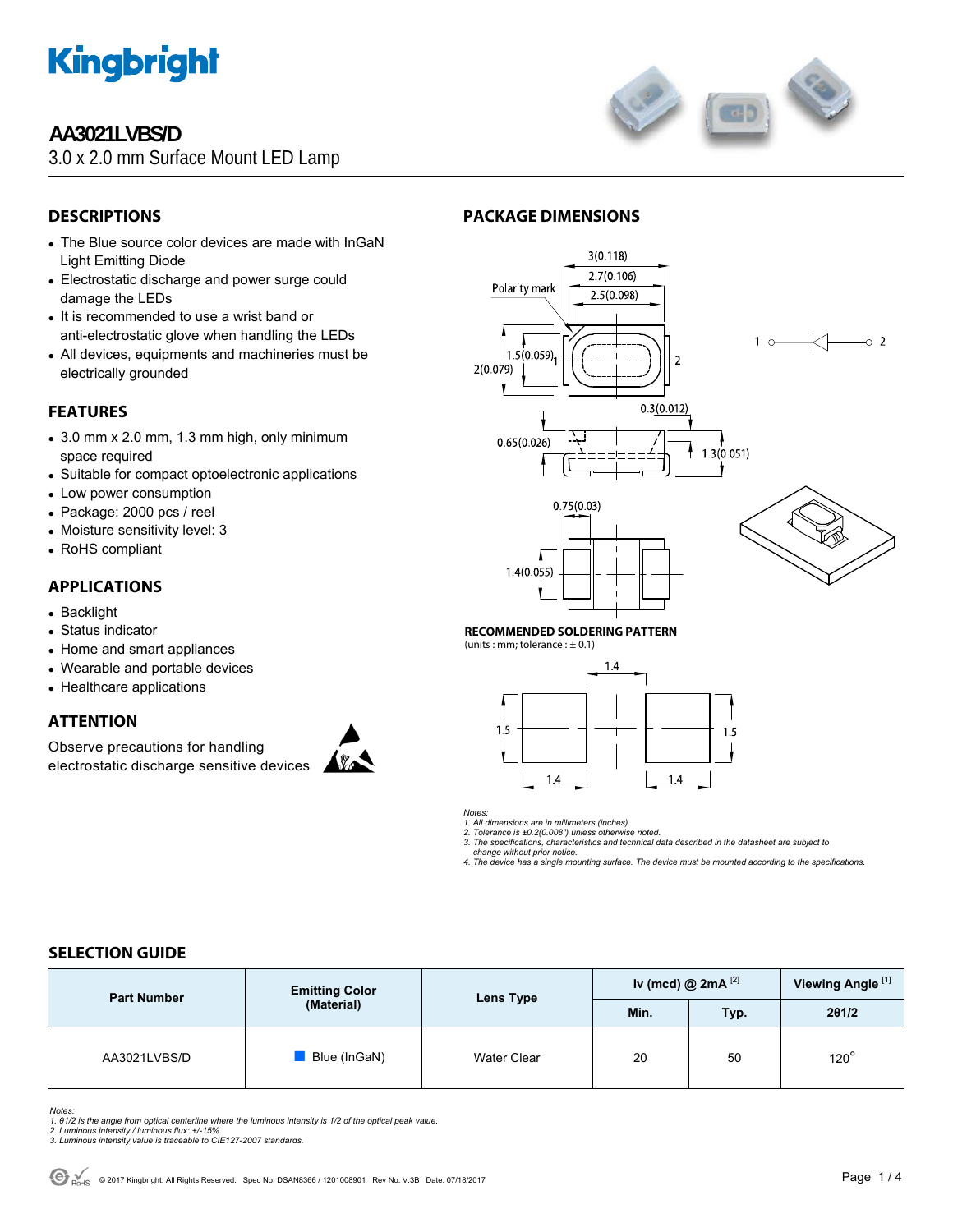# **Kingbright**

### **ELECTRICAL / OPTICAL CHARACTERISTICS at T<sub>A</sub>=25°C**

| <b>Parameter</b>                                        | Symbol                         | <b>Emitting Color</b> | Value                    |                          |                          | <b>Unit</b> |
|---------------------------------------------------------|--------------------------------|-----------------------|--------------------------|--------------------------|--------------------------|-------------|
|                                                         |                                |                       | Min.                     | Typ.                     | Max.                     |             |
| Wavelength at Peak Emission $I_F$ = 2mA                 | $\Lambda_{\rm peak}$           | <b>Blue</b>           | $\overline{\phantom{0}}$ | 465                      | $\overline{\phantom{a}}$ | nm          |
| Dominant Wavelength $I_F = 2mA$                         | $\lambda_{dom}$ <sup>[1]</sup> | <b>Blue</b>           | $\overline{\phantom{0}}$ | 470                      | $\overline{\phantom{a}}$ | nm          |
| Spectral Bandwidth at 50% $\Phi$ REL MAX<br>$I_F = 2mA$ | Δλ                             | <b>Blue</b>           | $\overline{\phantom{a}}$ | 22                       | $\overline{\phantom{a}}$ | nm          |
| Capacitance                                             | C                              | <b>Blue</b>           |                          | 100                      | $\overline{\phantom{a}}$ | pF          |
| Forward Voltage $I_F = 2mA$                             | $V_F$ <sup>[2]</sup>           | <b>Blue</b>           | 2.2                      | 2.65                     | 3                        | v           |
| Reverse Current ( $V_R$ = 5V)                           | l <sub>R</sub>                 | Blue                  | $\overline{a}$           | $\overline{\phantom{0}}$ | 50                       | uA          |

*Notes:* 

1. The dominant wavelength (λd) above is the setup value of the sorting machine. (Tolerance λd : ±1nm. )<br>2. Forward voltage: ±0.1V.<br>3. Wavelength value is traceable to CIE127-2007 standards.<br>4. Excess driving current and

### **ABSOLUTE MAXIMUM RATINGS at T<sub>A</sub>=25°C**

| Parameter                               | Symbol                   | Value          | Unit        |
|-----------------------------------------|--------------------------|----------------|-------------|
| Power Dissipation                       | $P_D$                    | 120            | mW          |
| Reverse Voltage                         | $V_R$                    | 5              | $\vee$      |
| Junction Temperature                    | $T_j$                    | 115            | $^{\circ}C$ |
| <b>Operating Temperature</b>            | $T_{op}$                 | $-40$ to $+85$ | $^{\circ}C$ |
| Storage Temperature                     | $T_{\text{stg}}$         | $-40$ to $+85$ | $^{\circ}C$ |
| DC Forward Current                      | IF.                      | 30             | mA          |
| Peak Forward Current                    | $I_{FM}$ <sup>[1]</sup>  | 100            | mA          |
| Electrostatic Discharge Threshold (HBM) | $\overline{\phantom{a}}$ | 250            | $\vee$      |

Notes:<br>1. 1/10 Duty Cycle, 0.1ms Pulse Width.<br>2. Relative humidity levels maintained between 40% and 60% in production area are recommended to avoid the build-up of static electricity – Ref JEDEC/JESD625-A and JEDEC/J-STD-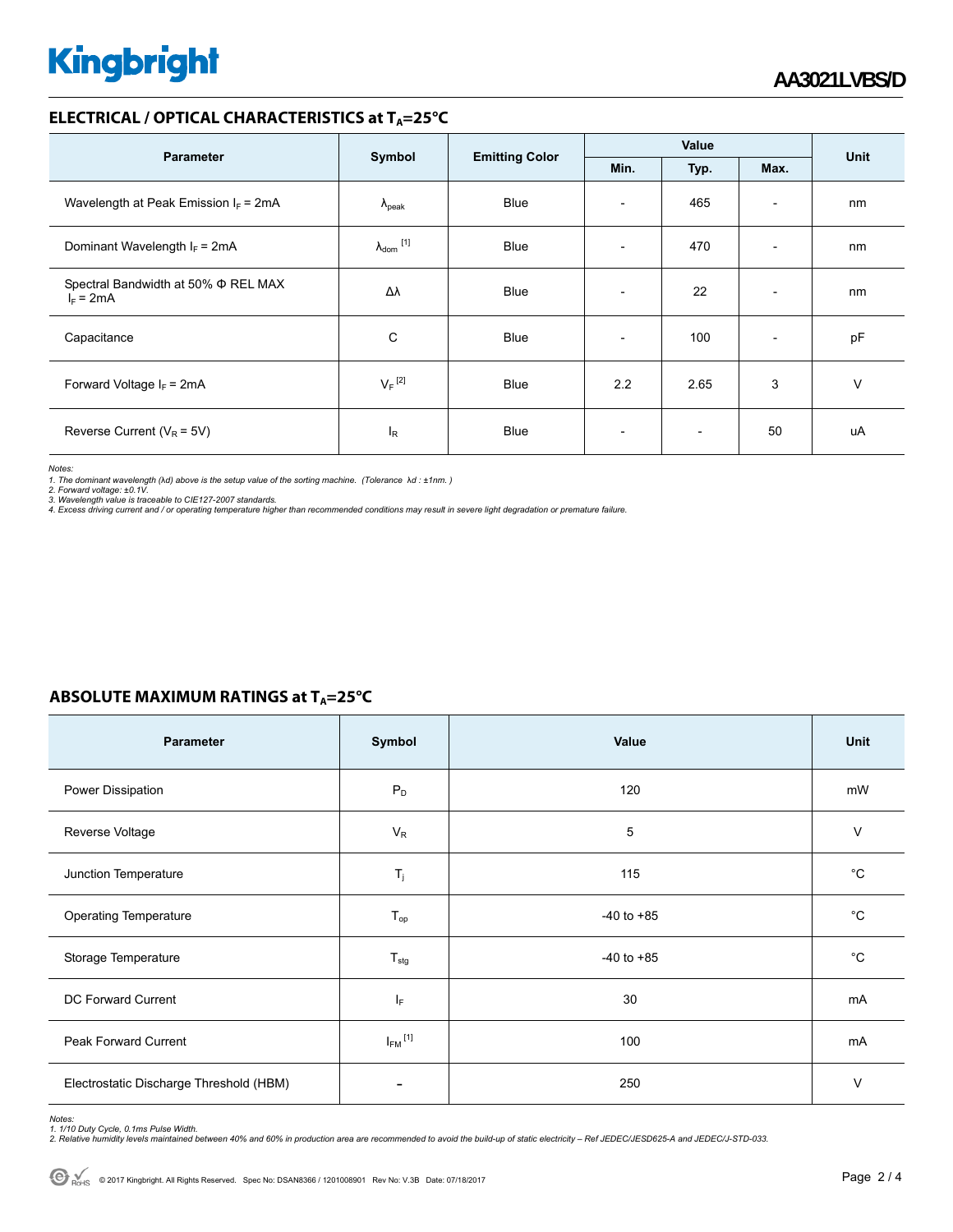## **Kingbright**

### **TECHNICAL DATA**



#### **SPATIAL DISTRIBUTION**



**BLUE** 





50



#### **Forward Current Derating Curve Luminous Intensity vs. Ambient Temperature**



#### **REFLOW SOLDERING PROFILE for LEAD-FREE SMD PROCESS**



- 
- 
- Notes:<br>1. Don't cause stress to the LEDs while it is exposed to high temperature.<br>2. The maximum number of reflow soldering passes is 2 times.<br>3. Reflow soldering is recommended. Other soldering methods are not recommended

#### **TAPE SPECIFICATIONS** (units : mm)



#### **REEL DIMENSION** (units : mm)